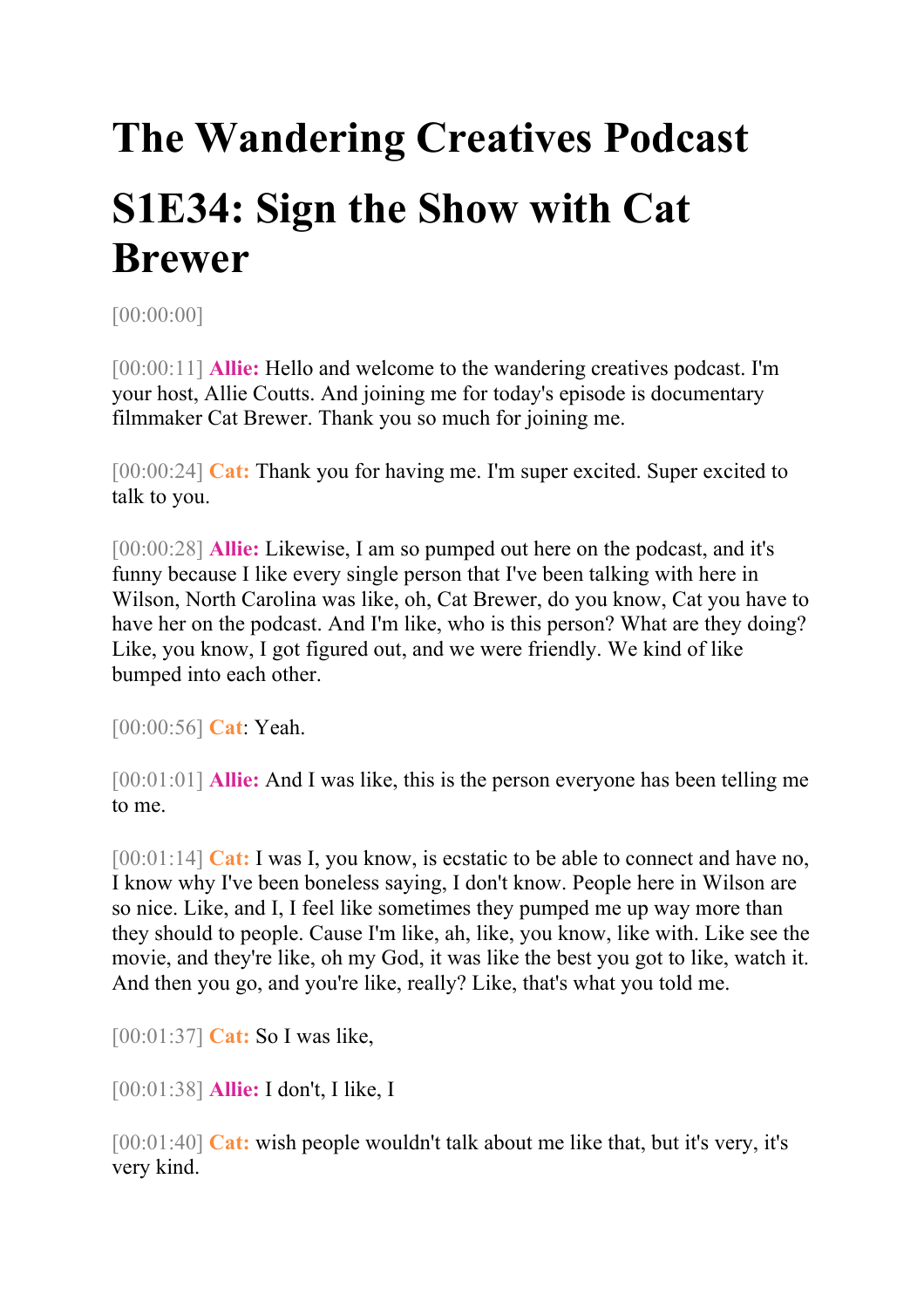[00:01:46] **Allie:** It's, you've done something pretty amazing, especially for. Like the Wilson area, I guess. Right. It's you've been on like national television. You've been in like big publications. I mean, it's, it's a pretty big deal. You're a big deal just in your perception.

[00:02:08] **Allie:** So to, to kind of let our listeners know Cat, you, you have a really fantastic story. And this experience that you've had over the last, like seven-plus years of filming and making the documentary, since the show which focuses on deaf culture, access, and entertainment. And I am really excited to learn more about filmmaking experience because I'm sure like seven and a half years is a long time to be like out on the road, interviewing people.

[00:02:41] Really immersing yourself in deaf culture, which had to be an amazing experience to have. So I just can't wait. And like I watched the trailer on your website, and it gave me like goosebumps right now, just talking about it. It's a really inspiring story that you are Kering and telling. So it's, I can't wait to just learn more and then also to be able to stream the documentary when it

[00:03:14] **Cat:** yeah.

[00:03:15] You and me both.

[00:03:16] **Allie:** So, to get started, would share with us a little bit about what sign the show is?

[00:03:24] **Cat:** So the film is about the challenges and barriers that the deaf and hard of hearing community face when trying to access or get access to live entertainment.

[00:03:36] And I focused live entertainment on comedy, music, and theater. And I, I do that in a way that's hopefully educational, it's hopefully lighthearted. And you know, may make you laugh, may make you cry. But my whole goal really is to educate with my film and to hopefully make access to live entertainment easier for this very much underserved population.

[00:04:04] **Allie:** I think only in the last couple of years is. We've maybe seen a little bit more of the interpreters and things like that at concerts, but this is just thinking about it. I really was looking back, and I'm like, yeah, that's not really something that like you hear a lot about or see a lot of.

[00:04:23] So it was really interesting to come across and to learn more about Sign the Show. And like I said, I'm, I'm honestly like really excited to, to see it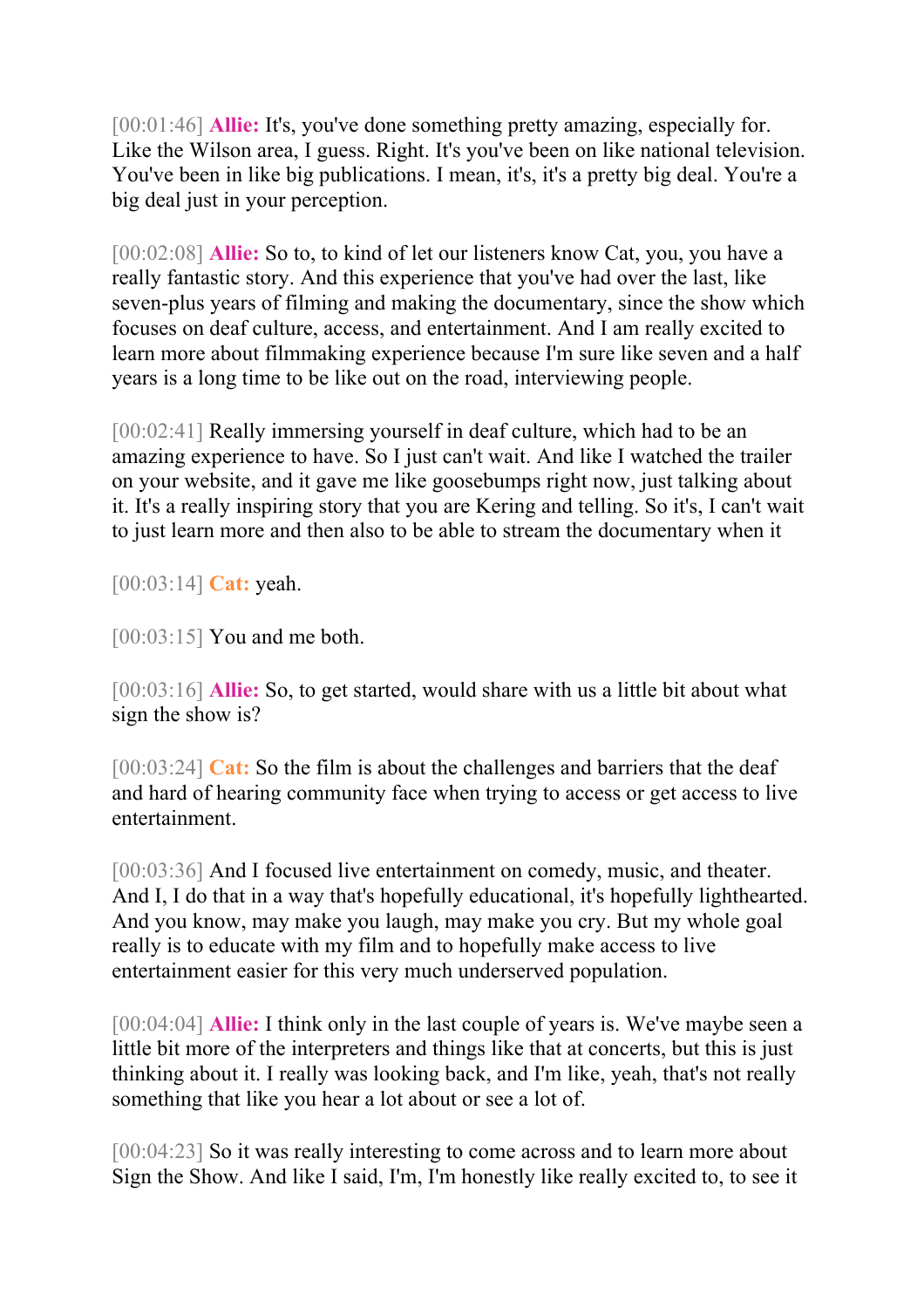when it's available because I think it's a really important story and aspect of, I want to say like concert and going, but that's not the right thing, but like just having access to entertainment.

[00:04:49] **Cat:** You know, for years I worried about, I'm not, I'm not finishing this fast enough. I'm not doing this fast enough. It's not going to get out fast enough. And I really had to just kind of be like, okay, my girlfriend, Stephanie, always says to me in God's time, right. I have other friends who say aligned timing or divine timing.

[00:05:12] So I really had to kind of like step back and let that go. Especially because I really didn't know anything about the filmmaking process. And I think my film is coming out at a perfect time, especially with Coda winning at the Sundance film festival everybody's dreaming and winning an Oscar and especially having Troy Kotzur.

[00:05:39] For best supporting actor. It's amazing. It's only the second time a deaf person has ever won an Oscar, with Marlee Matlin being the first. So while that movie has brought attention to the deaf community, as you know, a family unit and some of the challenges that that family went through, I think might film obviously takes a much broader perspective. It's, it's a real-life in the sense that it's a documentary as opposed to, you know, I don't know, a big-budget film.

[00:06:17] Right. And so I just, I feel like my friends say the timing is right. It's going to happen. And I just have to keep having faith in sometimes, my faith wavers a little bit, but I just keep moving forward. Just keep moving.

[00:06:35] **Allie:** Yeah. And I, I didn't, I didn't think it, yeah, like the timing. Cause again, in the last couple of years, you've seen movies like what the quiet place what was the, and so there's been like a little bit of an increase in kind of visibility of, of her hearing folks and deaf culture and deaf people.

[00:06:53] So yeah, I think your show or assigned to show kind of be like the the cherry on top, because I think people forget like, you know, hearing people or deaf people still enjoy the things that everyone else enjoys, which includes music and comedy and just entertainment in general. But I don't think that's anything that's really bad. Explored or talked about before. So I think your documentary, like you said, it's coming along like at the right time. There's the uptick and kind of visibility. So

[00:07:29] **Cat:** I'm, I'm excited to see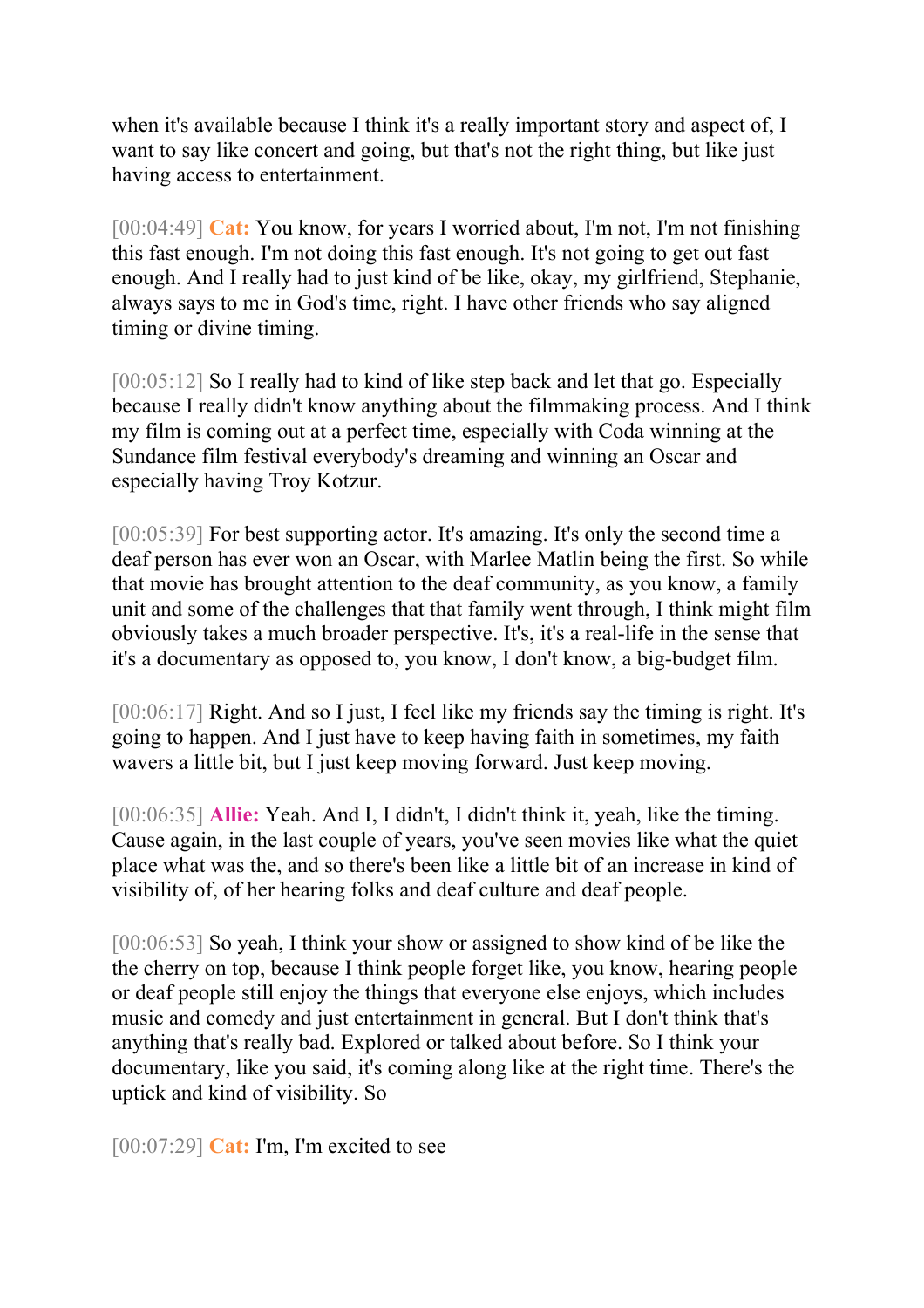[00:07:30] **Allie:** like I'm I'm yeah. I'm going to be watching it. Just take off because I fully believe that our

[00:07:36] **Cat:** level from your lips to the universes ears,

[00:07:40] **Allie:** and I put it out there, put it out in the universe.

[00:07:42] It's I'm kinda curious, like, what was it that inspired you to start this journey seven-plus years ago? Was there a, a moment or an incident that just like spoke to you and you had to do something

[00:07:57] **Cat:** about it? Yeah. So I'm, I'm going to be 51. By the time this airs, I will be 51 years old, and I've been attending concerts since I was about eight years old.

[00:08:11] Maybe even a little bit younger. I've always loved music. And throughout my entire life, music and comedy have always gotten me through life, like the joyous times and also the really tough times. And in 2014, I went to a concert. It was Gavin de Gras. And just like, Aw, I love him. Love him, love his music.

[00:08:41] And for the very first time, I saw a sign language interpreter interpreting the concert, signing the show. And I was my, I think like most hearing people, who've never seen a sign language, interpreter D out of live performance, my mind, and my heart exploded. I was like, oh my gosh, what is going on? I mean, I knew what was going on, but I was like, I wanna know.

[00:09:08] I wanna know what she's, what she's. I mean, obviously, she was signing the music, but I wanted to understand that better. And I was completely ignorant. I didn't realize that deaf people enjoyed music. I think like my only experience with that was seeing Mr. Holland's Opus years ago. But I didn't realize that people enjoyed music, let alone enjoyed going to live performances.

[00:09:37] So after I started talking to the interpreter and then started communicating with the deaf people there through the interpreter, cause I didn't know any sign language. I learned of all of these challenges and barriers that people in this community face when trying to access live entertainment. And I was heartbroken, and my eyes were opened at the same time to.

[00:10:06] My hearing privileged, right? I've never had to request access at a comedy show, a music concert, or a play. And for me, I've been a teacher for 22 years. I've taught communication courses, mostly public speaking, some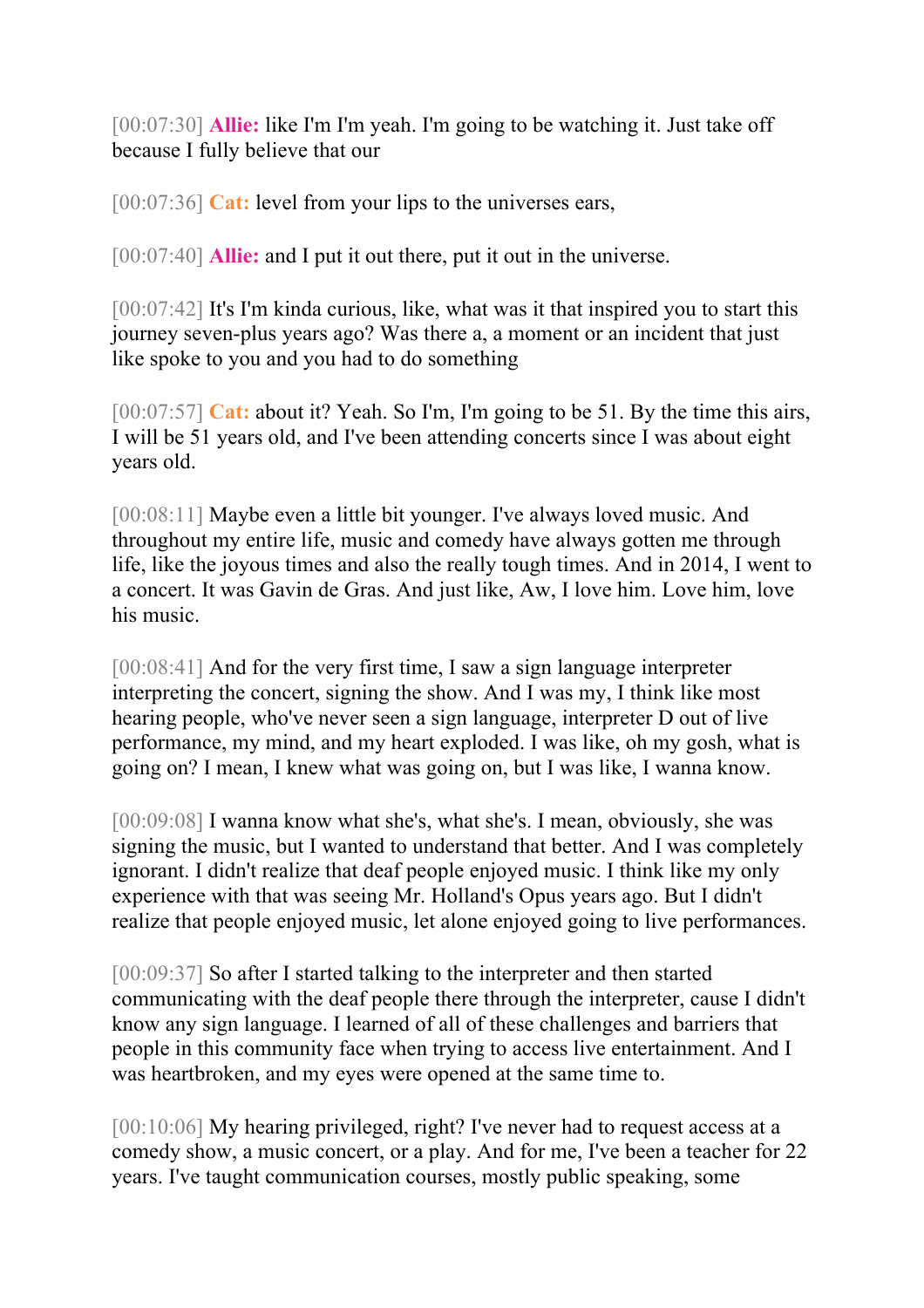interpersonal communication. And I was like, I'm going to write an article about this because it is another form of communication that I really didn't give any thought to.

[00:10:41] And just about like barriers, I talk a lot about barriers to communication in my classes, especially intercultural barriers, which could be ethnicity. It could be religion, it could be socioeconomic status. It could also be, you know, sexual orientation or identity. And so I. I really wanted to shed some light on this subject matter.

[00:11:07] So I called a friend at the Oakland Tribune and I was like, Hey, if I, I wrote an article for the school newspaper for Laney college, will you publish it in the Oakland Tribune? He was like, yeah, this sounds great. So I was then telling another friend, my roommate at the time about what I was going to do.

[00:11:24] And he's like, you should make a documentary. And I like paused for like a minute. And I was like, Oscar, like I have, you know, that like I have no background whatsoever. It's filmmaking. And he's like, yeah, but this is a story that needs to be told. And I was going through a really difficult time in my life.

[00:11:44] I was going through a separation after like 15 years of marriage and I was just like, Sure why don't, why don't I like, well, I'm going to make a documentary. And I had seen a movie years ago. It was about this young guy who wanted to go on a date with drew Barrymore. And he I can't think of it. I think it's like my date with drew or something like that.

[00:12:09] And he literally, I remember this because it stuck in my head. He went and he bought a camera and he was like, I'm going to save the receipt because I'm going to return it. And that's what I did. Like, I went down to best buy, like talk the guy's ear off for like two hours, but I had no idea what I needed.

[00:12:27] And then in my head, I was like, I can't afford an \$800 camera. I'm gonna save the receipt and return it in 30 days. Eight years later, I still have that camera. I was really naive that I create a film in 30 days that did not happen with seven and a half years. From the time I got the idea and bought my camera to completing it July 30th, 2021.

[00:12:58] yeah, it's been the highest of highs and the lowest of lows. And sometimes in the exact same day,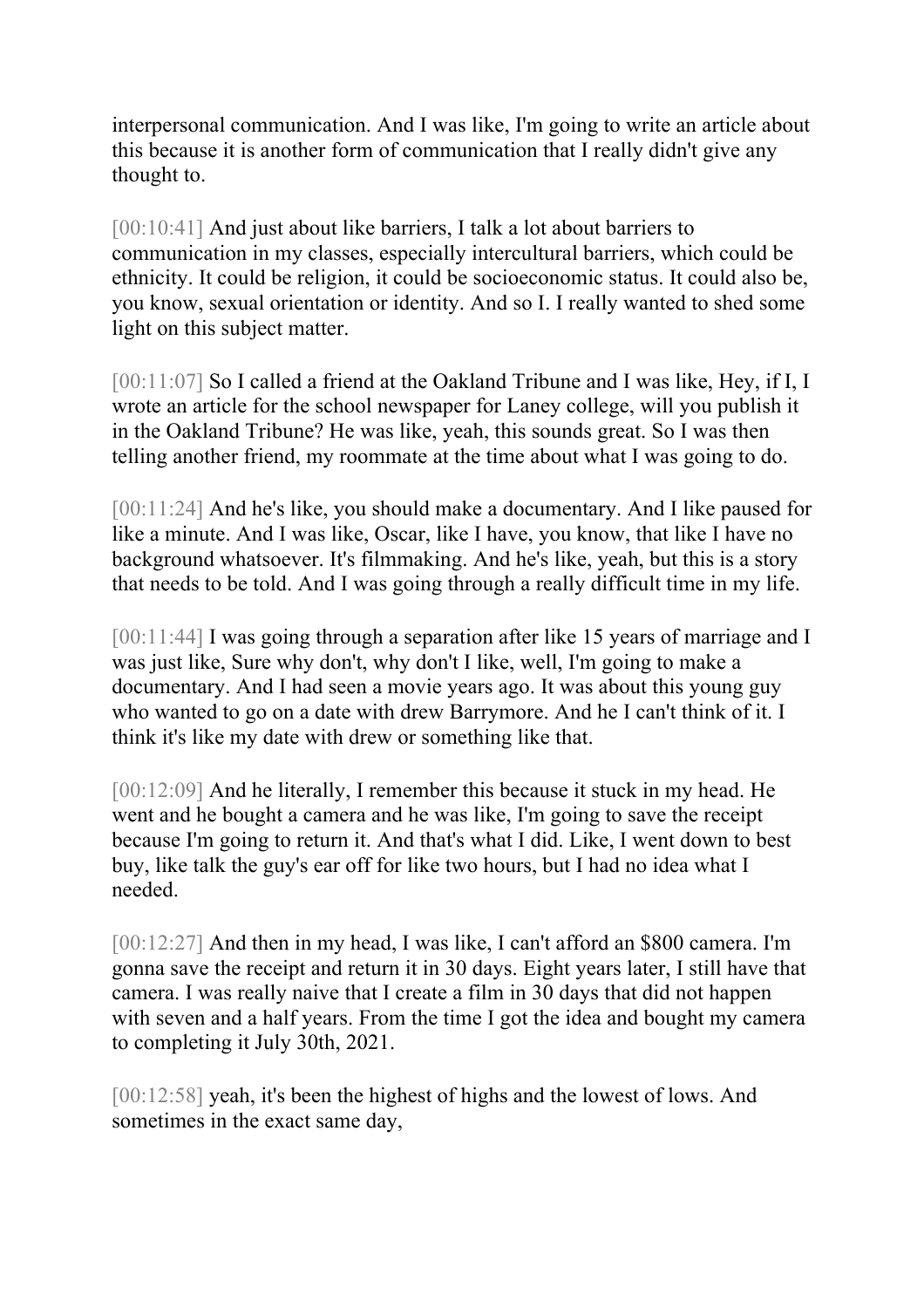[00:13:07] literally, and I would not change it for the world. It's been a tremendous adventure, tremendous learning experience. And it has, it has filled me with joy not every day, all day, but most days.

[00:13:23] **Allie:** I mean, what an amazing experience, like, I can't even imagine it in my head, like what it was like, and also just like to have the guts to be like, yeah, you know what?

[00:13:36] I'm going to do that. I am going to make a documentary it's going to happen. And to just into do it, like a lot of people will say that they're going to do something and they might buy the equipment and like do a little bit of it. But to say you going to do it, commit to it and then seven and do it for seven and a half years and you stuck with it.

[00:13:57] And now you have this just amazing documentary. That is, I mean, something I'm really interested in seeing is how the conversation changed throughout those seven years, because I'm sure like when you first started. It was, you know, probably something, not a lot of people thought about, but then like maybe throughout the years, those opinions have changed and people maybe became a little more familiar with it.

[00:14:20] So I'm excited to see

[00:14:22] **Cat:** the journey through the film. Yeah. I think the one thing that did not change still is these challenges and barriers and the fact that deaf people have known this their entire life. Right. And so it, one of the people in the film, my friend, Julie, she's deaf, and she says like, how do we get more people to, to have this aha moment to realize that they have this hearing privilege?

[00:14:52] And then how do we make things. More accessible for everyone. And that's part of the journey of the film is, is discussing that from different points of view, not only from deaf and hard of hearing folks, but also from sign language interpreters, and then the artists that these people are trying to see the, the, the spinners, the musicians, the theater, actors, and comedians.

[00:15:20] So I, what I lacked in knowledge about filmmaking, I definitely made up for, I think, with my knack for communicating and hustling. Like I love like, yeah, I always talk about hustling with gratitude and love for every experience that you have. Good and bad. Like there is some. Way to find gratitude for the experience, whether it was a good thing and you learn from it or whether it was a bad thing and you learned for it learned from it.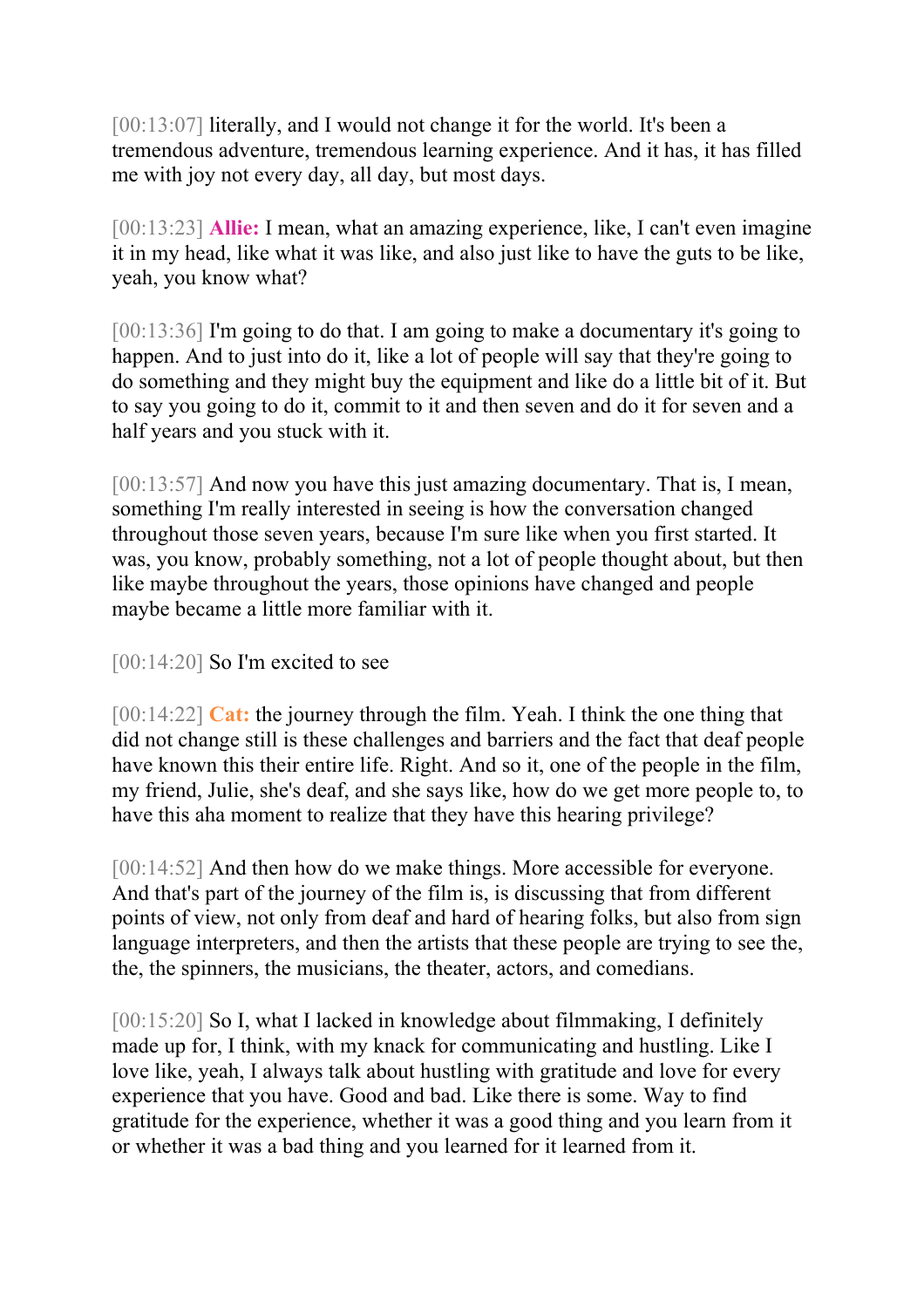[00:15:58] **So,** 

[00:16:01] **Allie:** yeah.

[00:16:02] **Cat:** My film really focuses on, and this is interesting. I had a discussion with a woman the other day, who is the executive director of a hearing and communications.

[00:16:13] And she was like, I love your film. She's like, I've been involved in this community for 37 years. And I, I learned new things from your film, which was fantastic for me to hear, but I also learned, because she said, you know, your film really focuses on fine language interpreting and access through interpreters.

[00:16:34] She's like, but not every deaf and hard of hearing person signs. And I was like, well, yes, I know that. And she's like, I would have loved to have heard a little bit more about, you know, live captioning or even just regular captions. And I was like, ah, you know, like, can I go, I'd love to go back and make another cut of my film.

[00:16:58] Oh yeah. Part two. Right. It's funny. There've been, there've been folks who I haven't been able to interview. For various reasons timing or just didn't work out. And one of my girlfriends Rukia always says to me, rookie and Stephanie, both part two, this is PR 2.0, sign the show 2.0, you know, I've said that I have no desire to make another film because I think had I known then back in 2014, what I know now about it, I probably would have never, I would've never said I was convinced, but I mean, like I said, I wouldn't change anything about it, but it's definitely been challenging.

[00:17:43] There have been a lot of challenges as a filmmaker and, you know, I think some of them might have been easier had I had background and experience, but I think some of them would have been just the same regardless if I had experienced or not. I mean maybe if I had a, like a team of people to help me as opposed to.

[00:18:03] Just being myself,

[00:18:09] **Allie:** right? Like, you

[00:18:10] **Cat:** know, someone to I'd get people all the time, like, oh, you should interview lady Gaga, you should interview pink. And I'm like, yes, I should. Do you have their number?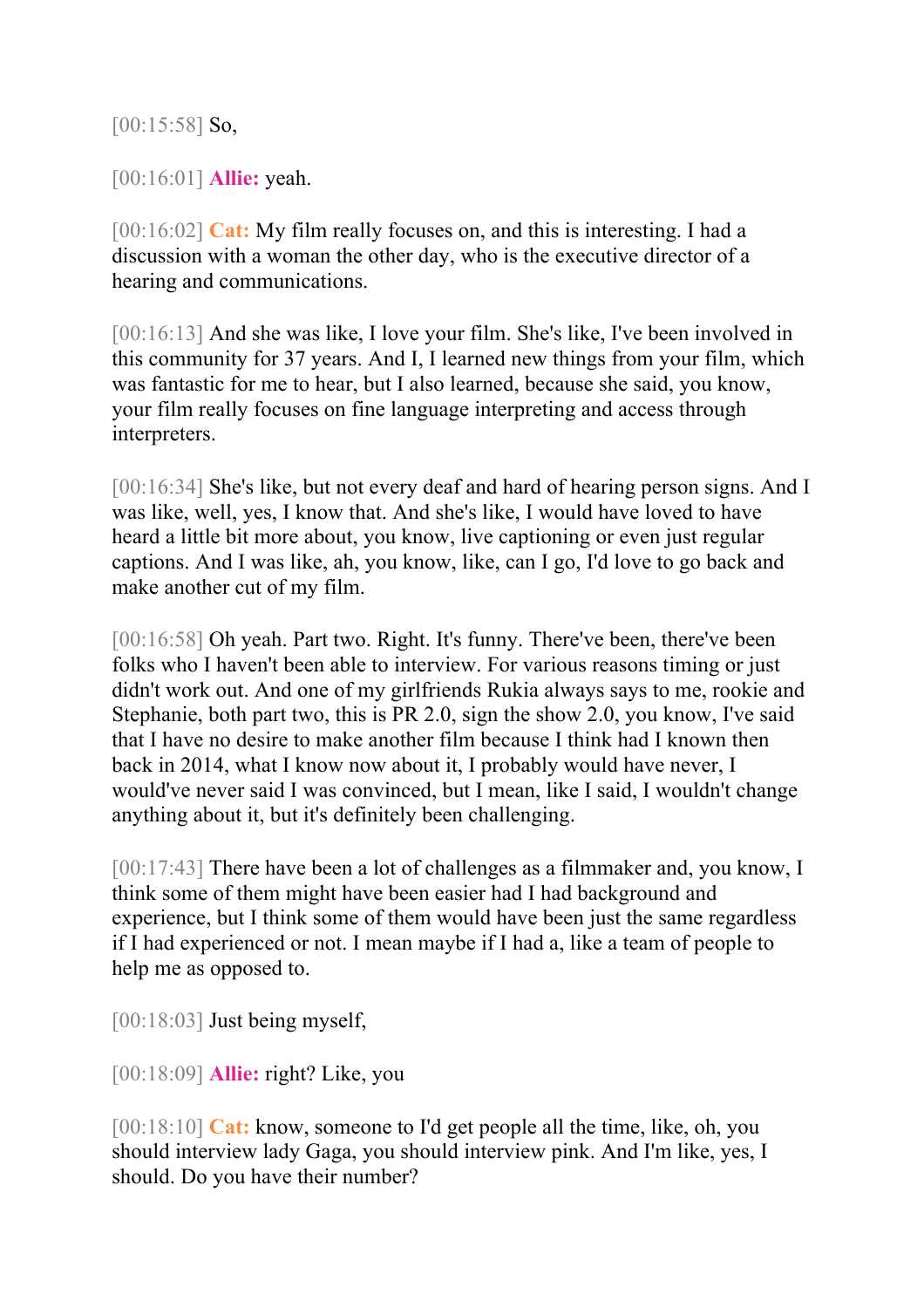[00:18:23] Yeah. I was like, you know, like I had to hustle for every single interview that I got. And some of that was like, don't get me wrong. Like IDM lady Gaga, idea pink. I tweeted these people, but that's how I got a lot of my interviews was messaging on Instagram. Messaging on Twitter. You know, these people didn't know who I was sneaking backstage at concerts.

[00:18:52] And for me, that was like where I lived at the time in the bay area, it was fertile with music and comedy. There's an amazing comedy scene in San Francisco. Great music scene in Oakland and the bay area. And so, you know, like I went where I could, where I can easily drive, you know, 40 minutes or whatever, wait back, you know, wait outside of a comedy club and try to ask someone, Hey, can I get 30 seconds of your time?

[00:19:22] Here's my elevator pitch. Will you do this? You know, so, but if I had like a whole team that was like, you know, I don't know. Dreaming that there's like this database out there that like all the Illuminati

[00:19:38] **Allie:** Illuminati. Right?

[00:19:40] **Cat:** Exactly. Like, oh yeah. You want to talk to them that they just took off my phone, you know?

[00:19:44] But I didn't, I didn't have that. So I got who I could get, which was not lady Gaga. I got DL hugely. I got Andre 3000 and Chuck D Chuck D was like a whole two years of back and forth on Twitter. Like literally DM-ing each other for two years before I got that interview with him.

[00:20:10] **Allie:** And it just lined up. It just happened. It's persistency. You like embodied. I personally like two years just going back and forth with someone on, I mean, that's, I think it's truly like a Testament to your passion and devotion to the topics and be able to.

[00:20:25] To do that. Like you said, hustle hard for like seven and a half years and got, I mean, you've really got some amazing interviews. Like I'm just looking at everyone that is included in the documentary and I'm like, holy shit.

[00:20:43] **Cat:** I like it. It's funny because there's, there's two people in the film. One of them is she's an interpreter.

[00:20:50] Her name is Holly, Manny, ADI. And I mean, you go anywhere on the internet and you see her interpreting, like she's interpreted for public enemy for Paul McCartney. Like, I, I think Paul McCartney, I mean, literally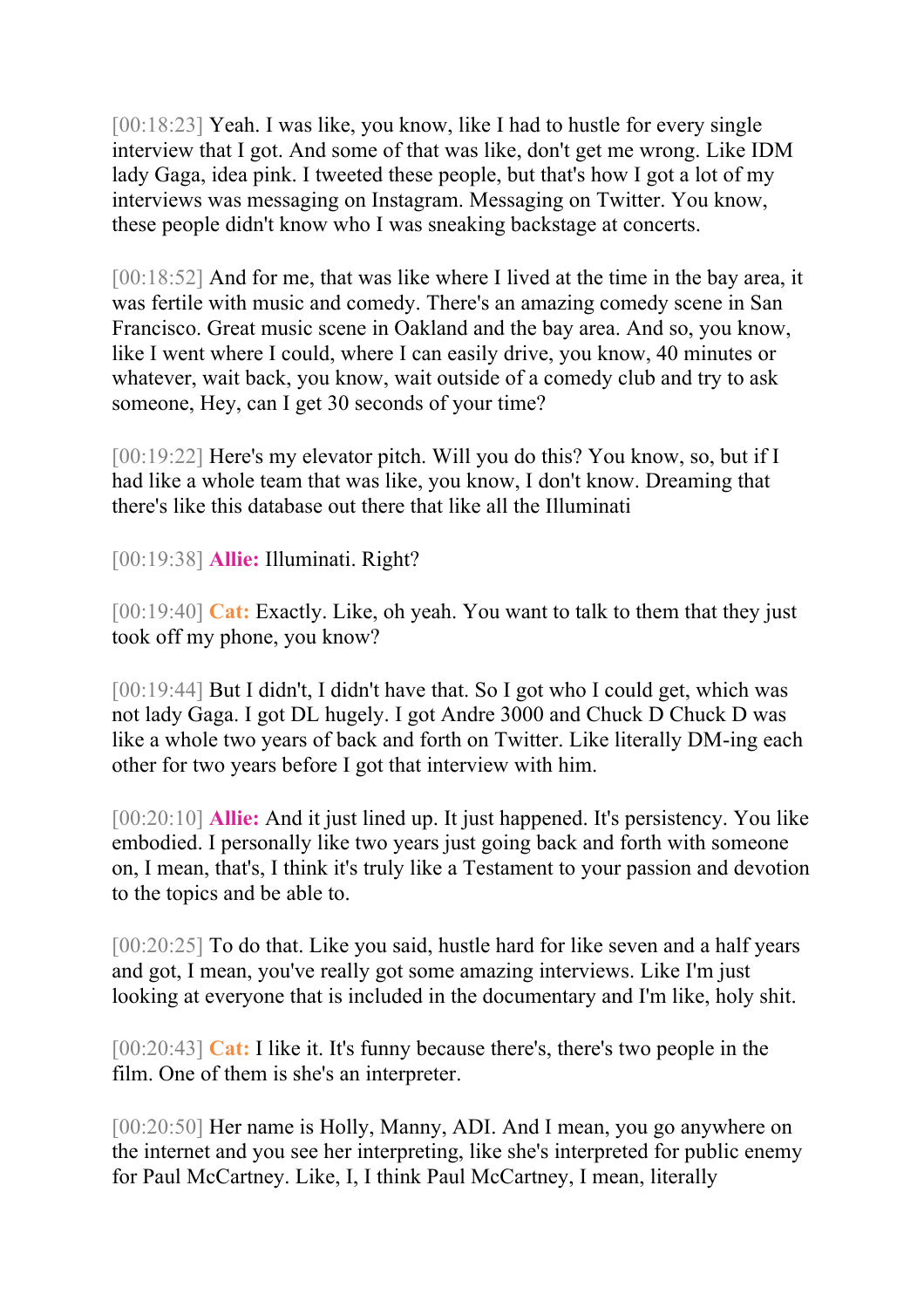everybody and I didn't know her and I kept trying to reach out, trying to reach out and then just like, wouldn't reply, wouldn't reply.

[00:21:13] Wouldn't reply. And finally, I was like, I don't know how it happened, but I finally convinced her. She was like, do you want to do FaceTime? We'll do a FaceTime call. So I could, you know, And in her kitchen, we, I remember this. She was like, okay, like I get it. Like, I get what you're doing. I'll give you the interview.

[00:21:34] Like I had to work hard to get my interview with her. And I had to work just as hard to get my interview with Matt maxi. Who's now my, one of my executive producers. And, you know, I stalked him on social media for two years and he's deaf. And so I was like, how do I communicate with them?

[00:21:56] We were like, Snapchat, Facebook. I mean, yeah. And I think I'm almost most proud of my interview with him and the friendship and partnership that we have created with each other. These lasts, like, I think it's been four. I met him for the first time in 2017. Yeah. So five years. Yeah. He's been with me on this journey.

[00:22:22] I think we've been, we always say that we are floating on parallel paths. He's floating much higher than I am. He's amazing. And I adore him. He knows, I, I love him with all my heart but I'm really proud of that interview. And I've learned so much from him about the deaf community and just about his own hustle.

[00:22:44] And with his, with his company called definitely dope. DEA, definitely dope. And his journey to also break down barriers and build bridges between the deaf and hearing communities.

[00:22:59] **Allie:** I have to say personally, I was very excited to see that you got an interview with with Nile who was on America's next top model, because I remember watching that season and I was just in love with them. I thought it was just so amazing. I remember there's an episode where I think they had to pose to music or something, or there was a whole conversation around like being able to feel the vibrations in the music.

[00:23:25] And I remember that being a moment for me, where I was like, oh my like, cause I was, I think maybe the first time I witnessed or heard a conversation around music and deafness and yeah, it was like a whole moment for me. And also I was like, He's really good looking too.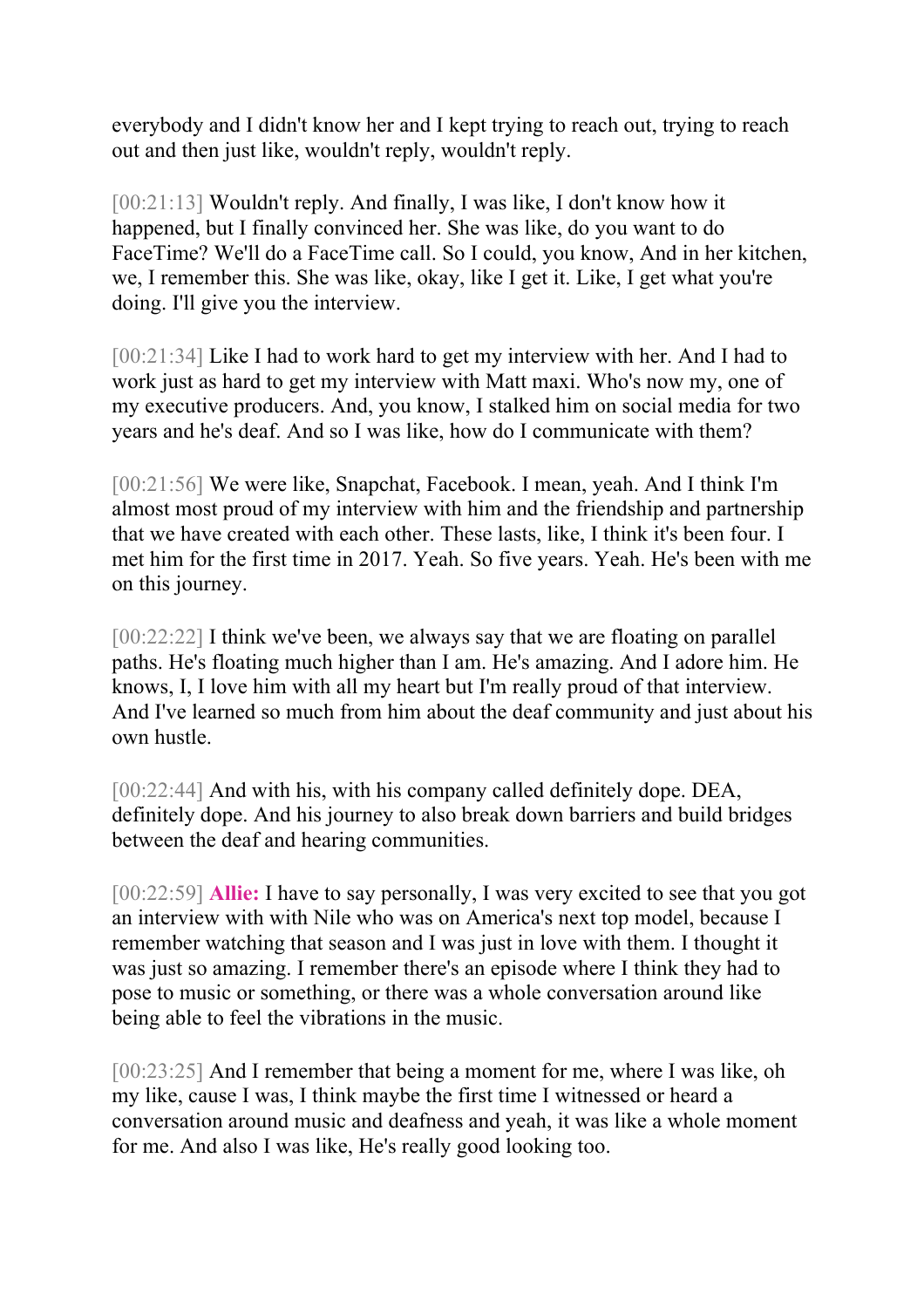[00:23:47] **Cat:** Yes. and is just as good looking at person as he is on television.

[00:23:53] And I actually interviewed him down in LA before they even announced the winner of America's top model. So he was still in that process, like still going through it and couldn't talk about it at all. But I snagged that interview with him pretty early on, pretty early on in the, in the filmmaking process.

[00:24:16] **Yeah.** 

[00:24:17] **Allie:** I mean, what a wild ride, like I said earlier, I mean, you have been able to interview some amazing folks, but then you yourself have been interviewed on like you were, you were featured, this was with Kelly Clarkson, Kelly Clarkson. I ever featured in the news, I think which, so that was okay. Just like

[00:24:39] **Cat:** that one.

[00:24:40] Interview me, I will say that was crazy. So again, with Kelly, it was almost, I had asked her to be in the film. I checked backstage, gotten a meet and greet line. My, my friend Akilah will say that I did not sneak backstage, but I kind of did I do it. Do what I gotta do. I approached her, I'd read, been reaching out to her management for like three months and they kept telling me no, no, no, no, no.

[00:25:06] So then I was like, just can get to her face to face and ask. And I did. And she was like, yes, contact my management company. And I was like, but I have for the last three months and they've told me no. And she was like, no, you tell them that. I said so. And I was like, oh my God. Okay. So I like almost a year later, I went, flew to Nash.

[00:25:27] They called. And they were like, Hey, like we could do this interview. Or she could do this interview in like three days. And I was like, okay. I'm like, I'm in North Carolina, I'll fly home to Oakland, get my camera and then fly to Nashville which I did. And so after we filmed the interview, I like asked to take a selfie with her.

[00:25:47] And I, like, I posted it on my social media, just thanking her for like honoring her word, like keeping her word to me. You know, a whole year. So she went through her pregnancy. And so somehow I don't know how, but somehow when I posted that picture, like all these news outlets caught wind of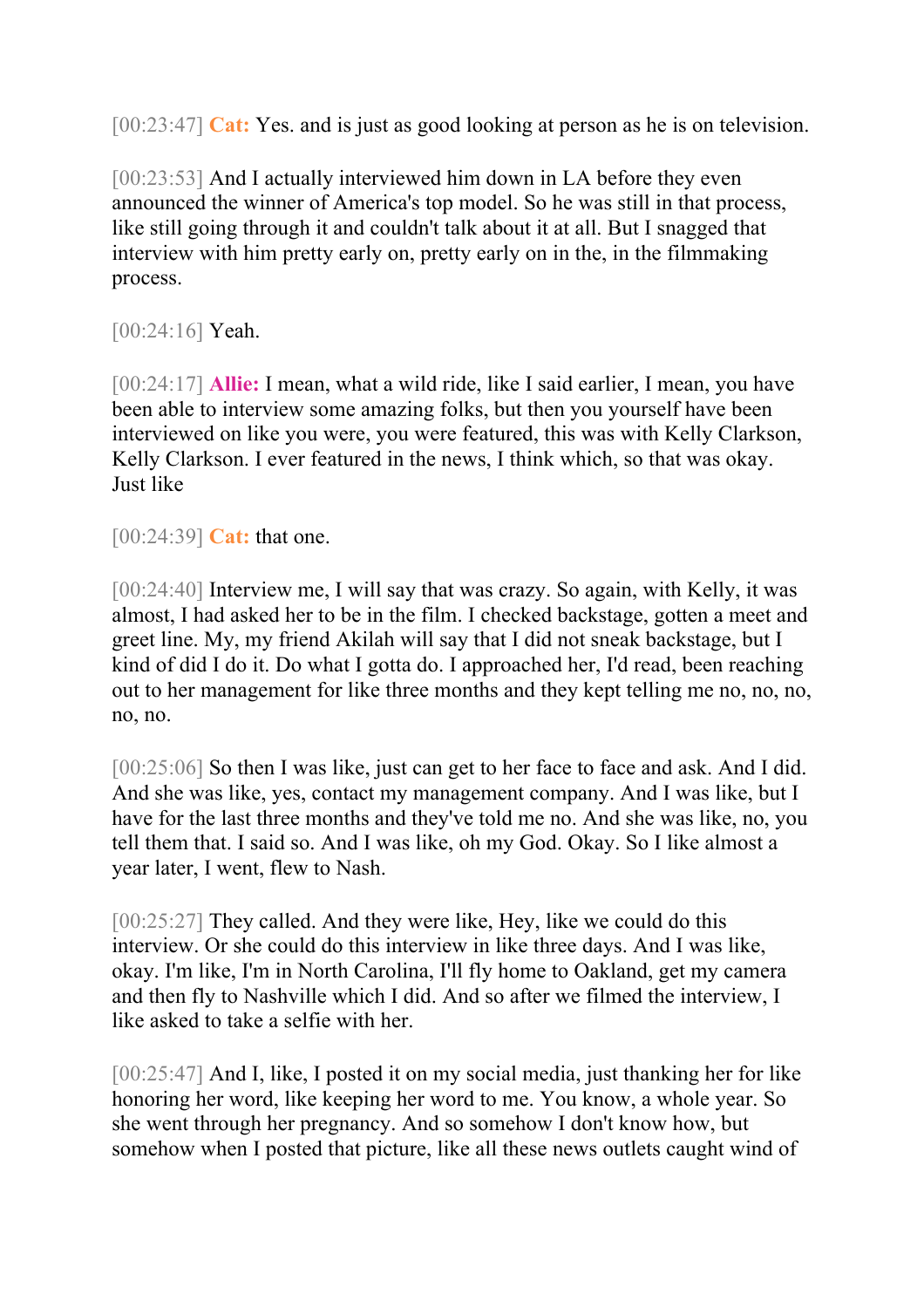it. And it was like the very first picture of her since she'd had her baby, like, that's what it was about.

[00:26:17] It was

[00:26:21] **Allie:** on there. And

[00:26:21] **Cat:** they had clearly, like, I think they had, they really, they basically copied and pasted my posts, thanking her and put it on. And I like, one of my former students had like messaged me and she's like, oh my God. You're like on Yahoo home page. And I was like, what are you talking about? And then other people that I was like laying out at a pool, I had no idea.

[00:26:44] Like I pick up my phone and I looked and I was like, oh shit. And then like, I started crying cause I was like, oh my God, This is amazing, you know, that lasted all of about 15 minutes, you know, and then it was back to the grind of, you know, trying to get more interviews and get more funding and finishing the film.

[00:27:06] **Yeah. Yeah.** 

[00:27:08] **Allie:** T to talk a little bit about your filmmaking journey, because this was your first everything like, did you do like the, you obviously, you did the, the filming yourself, looking at yourself. Did you also have like when it comes to like the editing? So I laugh because

[00:27:27] **Cat:** I really had no clue. So I said, yeah, I, so I did, I did almost all of the filming I did.

[00:27:37] There was maybe like 6% of the filming that I didn't do. Like one time I couldn't make it to south by Southwest festival where Matt and Holly were presenting on a panel. So. Hired one of Matt's friends to film it. I hired one of my former students to film cause I know he was in filmmaking Malique.

[00:27:57] And he couldn't do it. So he referred two of his friends. But yeah, I filmed everything and you can it's gritty. We like to say some of the footage is gritty. You could tell the very first interview that I did with Michael Frante compared to the last interview I did. I was like, oh yeah, I finally figured out how to work a camera.

[00:28:18] Right. Or lighting or sound. And it's funny when I first hired and like social media, I know people complain about it and it definitely has it dark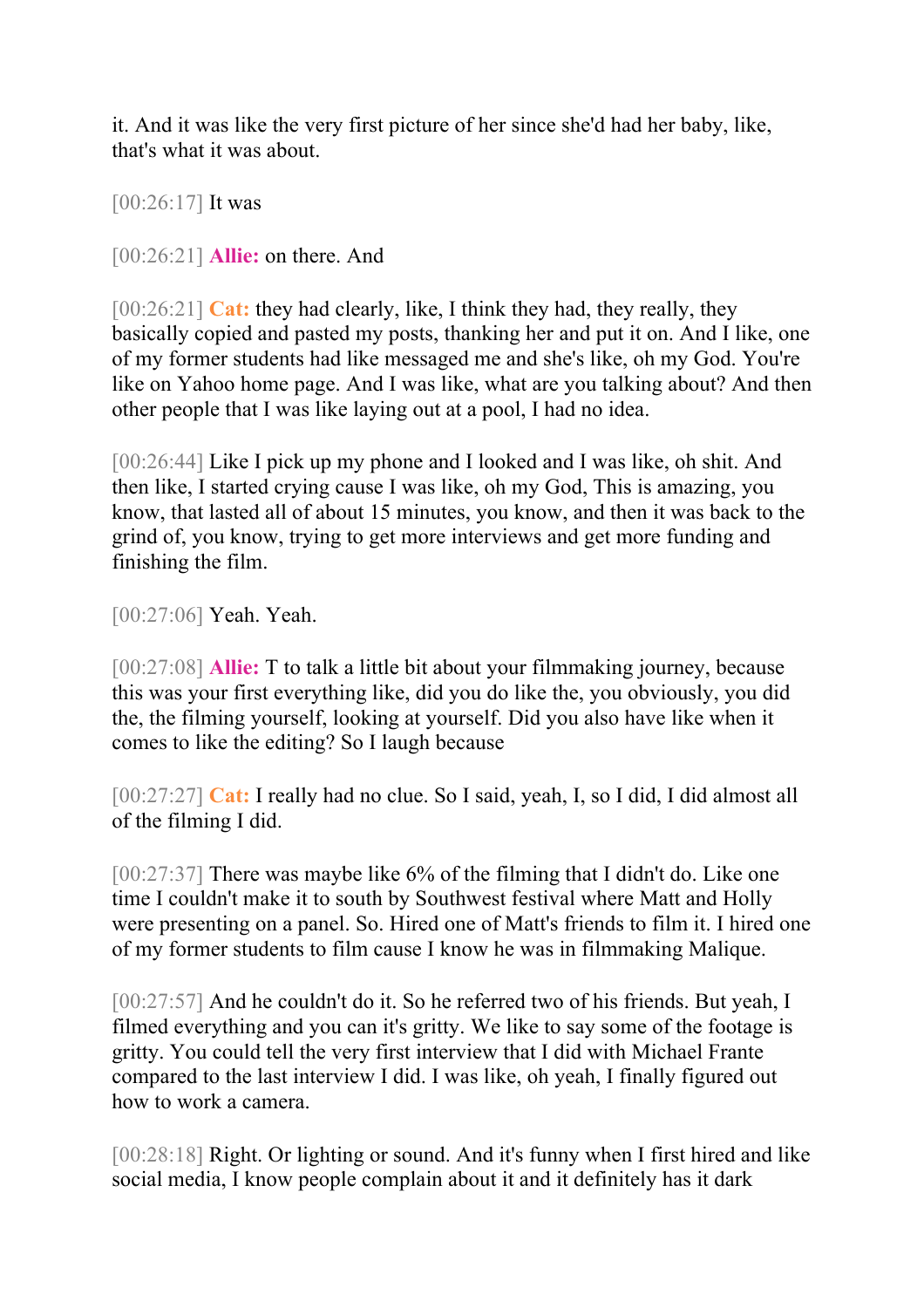corners, but for me, social media has been an amazing resource for this film. So there was, can I, if this story gets. Allie, please feel free to edit it out.

[00:28:44] But I think that this is it's either a story of the power of social media and how the universe connects people. So I had no idea where to start looking for an editor. This was in 2019. And thanks to the guy who ghosted me in 2019 after dating me for a year. Cause that was kind of, no, it's all good.

[00:29:06] Everything works out for the best we're friends now, but he goes to me and it lit a match. It lit the fire to be like, okay next. Okay. Anyway, I digress. So I had no idea where to go for editing. When back in the day there used to be a TV show called Undateable produced by bill Lawrence who produced scrubs and Cougar town.

[00:29:29] And I was infatuated with this TV show. It was basically like comedians. It was like Brent Morin, Ron Funches Chris D'Elia. Bianca, I can't, I never can pronounce her last name, but anyway, it's just an amazing cast. Rick Glassman, they're all comedians. So they kind of like impromptu like improv off of one another.

[00:29:52] So I would go down and watch tapings of this show because it brought me so much joy and I just, I loved the cast and the producers, all of them were amazing. Bill Lawrence now does Ted lasso. So yeah, he kept Kroger to these guys were amazing. So I would go down and just, you know, be looking at them.

[00:30:13] And so somehow like be friended them on Facebook. So when I was looking for another, I was like, I have no idea where to start. And I was like, well, I know bill Lawrence on Facebook. So I'm going to like look through his people who looked through his friends and see who's an editor because I have no idea.

[00:30:32] And I found this guy. Yeah. I found this guy named Damon Gordon. Who's no longer here. He passed away December, 2020, but I found his profile. We connected on Facebook messenger. And I was like, I don't know what to do. Can you help me? Can I hire you? Like what? I had no money, but can I hire you? And he was like, I'm going to send you five reels.

[00:31:02] And you tell me who you like the best as far as editing. And I was like, okay. So he sends me these five reels and I click one. And then he made this introduction to this young kid. He was a young kid at the time. I think he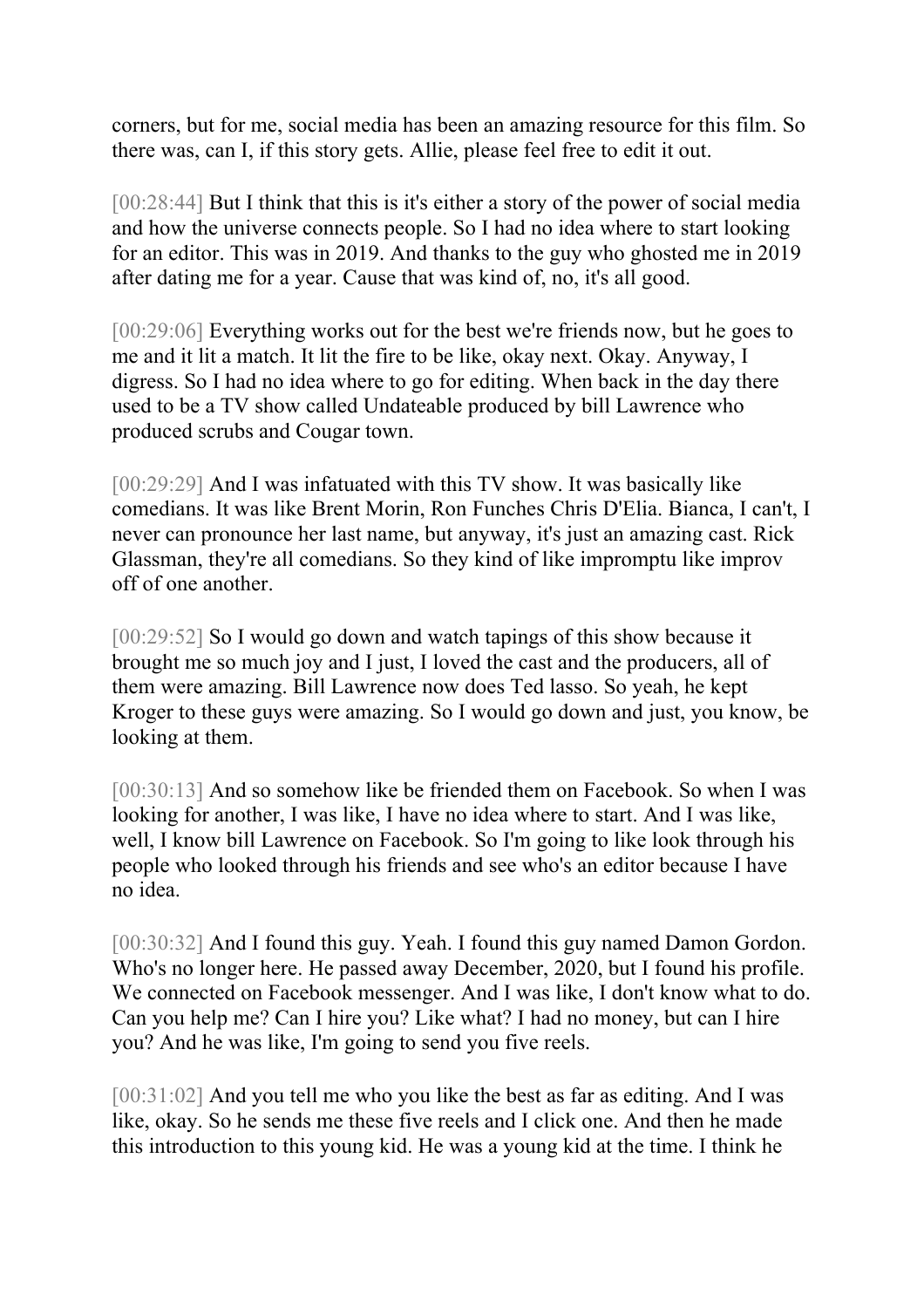was like 23 or 24. Maybe his name is Kai. PI Keith and Kyle was like, great. I'm in, let's do this.

[00:31:28] We have like a whole, we have like a team meeting and he's like, do you have like a, not a storyboard, but I forgot. I don't even know what the name of it is. Like, you know, baby basically. Do you have like a. Screenplay or what not as screenplay

[00:31:45] or like, do you have, I don't want to use the word outline because he didn't ask for an outline, but he wanted like, do you have an idea of a storyboard? We'll just use that word, a storyboard of the film. And I was like, no, but I'll get you one. So no idea what this is. I Googled it. And I was like, I can't do this.

[00:32:04] I don't. So what I basically did was I used an outline format for a persuasive speech by is called Monroe's motivated sequence. All of my student, my speech students out there, I used Monroe's motivated sequence to put together a rough draft outline, like in two days to send it to my editor. And then I sent him 55 hours of footage on a hard drive.

[00:32:30] And that was it. And I was like, here you go, Kai.

[00:32:37] Like, I'll take a look at this and, you know, get you a string cut or, you know, rough cuts, whatever. And I was like, okay. And I tell him this all the time. He knows, I say this about him. He literally was my angel because he sent me back a cup and the first cup was like, maybe two hours long. And I just started crying.

[00:32:58] Like I was like, oh my God, he gets my vision. And like, I saw it, like I saw it come up. I mean, it's it's, it's very different from that first class of this last pet, but he have been true to me and my vision and he has the patience of a Saint. Yeah. And we, so we work together from 2019 to 2021, just over zoom editing.

[00:33:24] Going through cut after cut after cut and editing and editing and editing. And then I finally got to meet him in 2021 in July, he flew out to Los Angeles to be in the studio with me to, to finish the film. And I, I wouldn't have wanted to share that with anyone, but him and Matt who'd been on the journey with me.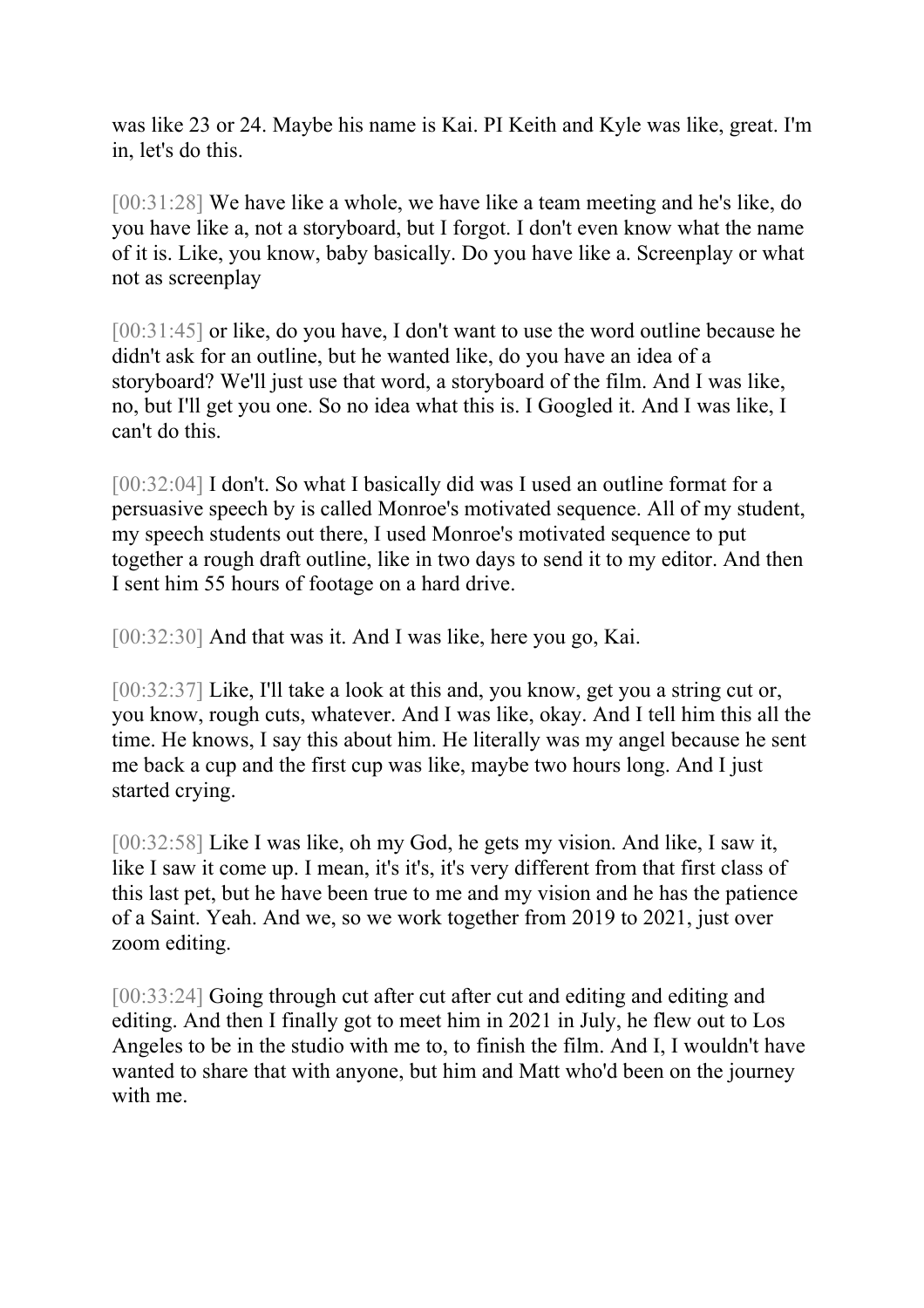[00:33:46] Yeah. It was incredible. Like I had no idea. I had people were like, do you have a line producer? And I was like, I don't know what that is. What is common to do your budget? Well, I never had any money to do a budget. Now

[00:33:59] **Cat:** I have some money for, I guess I'm hiring a line producer. Like thank you, Sonia, you need a, what were they called?

[00:34:06] A post-production supervisor. I have no idea what that was. Let me figure that, like, it was all these little weird connections. You need to hire someone to score the film and I'm like, fuck, like, yeah, it was. Literally baptism by fire, I guess, or I love it.

[00:34:25] **Allie:** I'm I mean, I am always so impressed. I've interviewed several filmmakers and I'm always so impressed by just like, say like the balls,because you'd like, throw yourself in there.You kind of like pour yourself into this project. And you know, sometimes it takes years. Sometimes it's like, oh, we have two weeks to shoot an entire movie. Like, let's go. And then you have to, like you said, it's like trial by fire. Like you have to figure out like, okay, so I've got this smell. I'm not going to edit it.

[00:35:01] The score. Now I've got to try to like get distribution, which is like a huge issue for indie filmmaker. That's probably like the number one thing with talking to filmmakers, like are all like, yeah, it's great. We're doing the festival circuit, but now. It's distribution. And that's something that like, not a lot of people talk about and they don't really like teach you about when it comes to filmmaking is get it out there now.

[00:35:30] So I imagine you were coming up on that

[00:35:33] **Cat:** again from your lips to the university ears. Right? My whole goal when I started this. So like I said, I've been a teacher for 22 years. I've been an adjunct teacher for 22 years. There's a big difference here, which means I'm part-time I don't get the same pay as my full-time counterparts, even though I teach the exact same thing in the exact same load.

[00:36:01] I'm not bitter at all. I'm just pointing out some of the disparities. Right. I don't, I have to pay for my benefits if I get them, if I'm given enough classes to teach I don't really get the same kind of pension. So why did I bring that up? Because you were saying distribution, right? So my goal was that I wanted to take this film on a tour of my, my first thought was like, I want to go to different college campuses, show the film and talk about.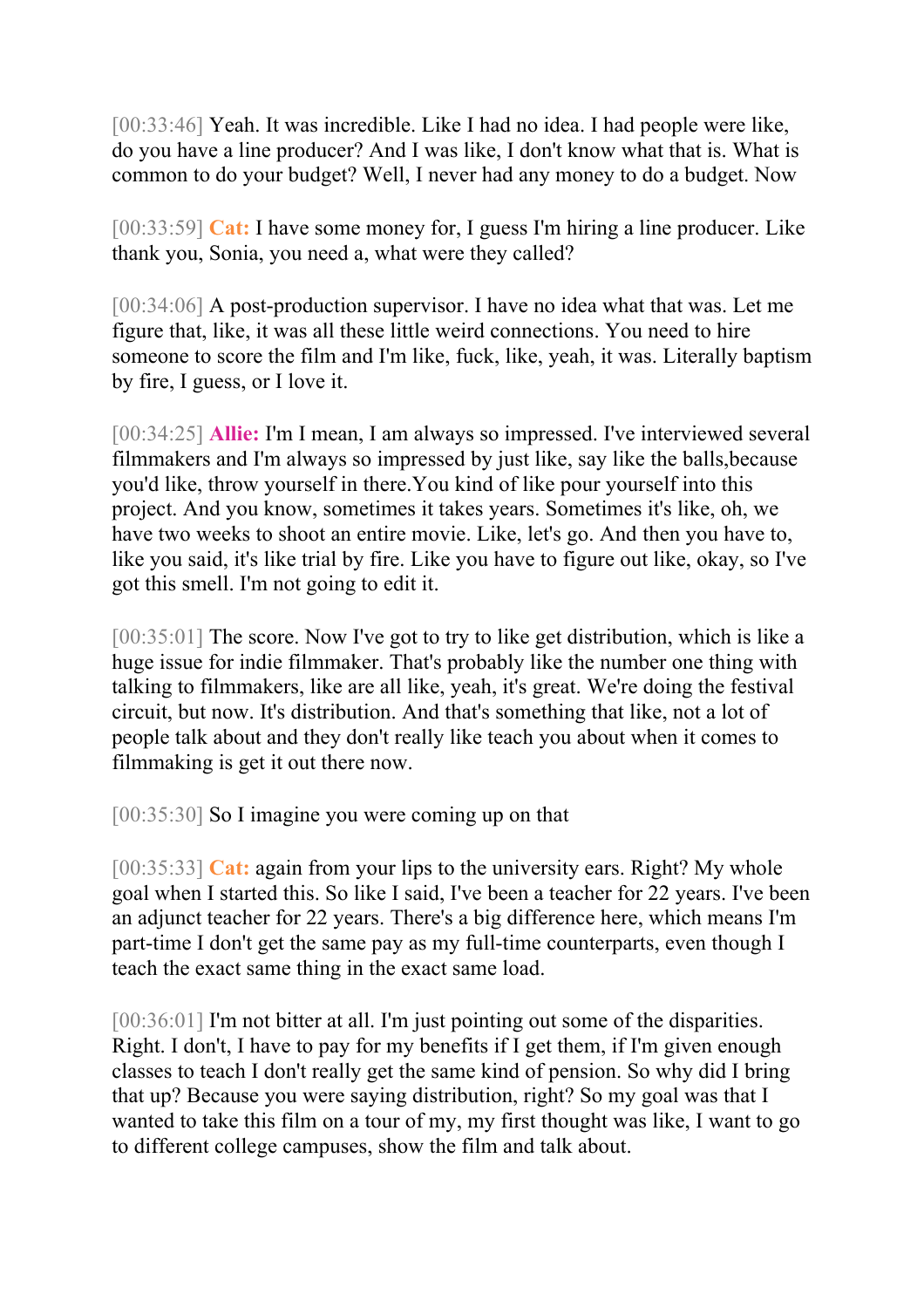[00:36:37] Accessibility issues. And I want to do this, not, not just me because this isn't my experience. Right. My experience is creating the film, but I want to bring my friend, Matt with me and I want to bring an interpreter with me and I want to bring, you know, another deaf person for my film. My friend, Julie, like I just want to tour with us and teach, right?

[00:37:01] Like that's what, like, this was just another opportunity, a different platform for me to continue my passion of teaching and educating. I mean, that's really, you know, and if I could make some money along the way of, of like, oh, I know that people will provide a stipend for someone to say, like, go speak or whatever.

[00:37:21] Like, okay, well it's gotta be

[00:37:23] **Cat:** more money than you know, making the teacher right now. And so, I mean, literally right now I have. Jobs. I have like five part-time jobs. I'm a bartender. Part-time I teach fitness classes part time I teach part-time. I do the film. Yeah. Like, you know, and I love it. I love it all.

[00:37:49] But yeah, so distribution is like maybe a one in a million shot. I it's kind of how I look at it. So if I get it, I'll be thrilled, but if I don't get it, I'm not going to be devastated. Eventually it'll get out there to the masses, whether I have to release it on YouTube, which I'm fine doing, but I can't do that until I'm off the festival circuit.

[00:38:13] So, festivals are very proprietary. Like it can't be viewed for public consumption, you know, I can't stream it on YouTube. And be accepted into a film festival. They're like, no, no, no, the masses have already seen it. We're not going to accept it into the film festival. Some festivals are like, it has to be a world premiere or it has to be a premiere in this specific state or in this region.

[00:38:38] So yeah. So sometimes you're disqualified from festivals. If you premiered elsewhere, that's been also really kind of tricky and, and a learning experience for me. So yeah, I mean the goal, yes. I would love to get distribution on Netflix, Hulu, you know, apple, Hey, apple keeping a lifetime user. It went really well with Coda.

[00:39:06] Right.

[00:39:06] **Cat:** So yeah, but I'm not going to let that deter me if a big platform or streaming platform service, doesn't pick it up off. I'll figure it out. Like I've been doing for the last eight years. I'll figure. Wonderful.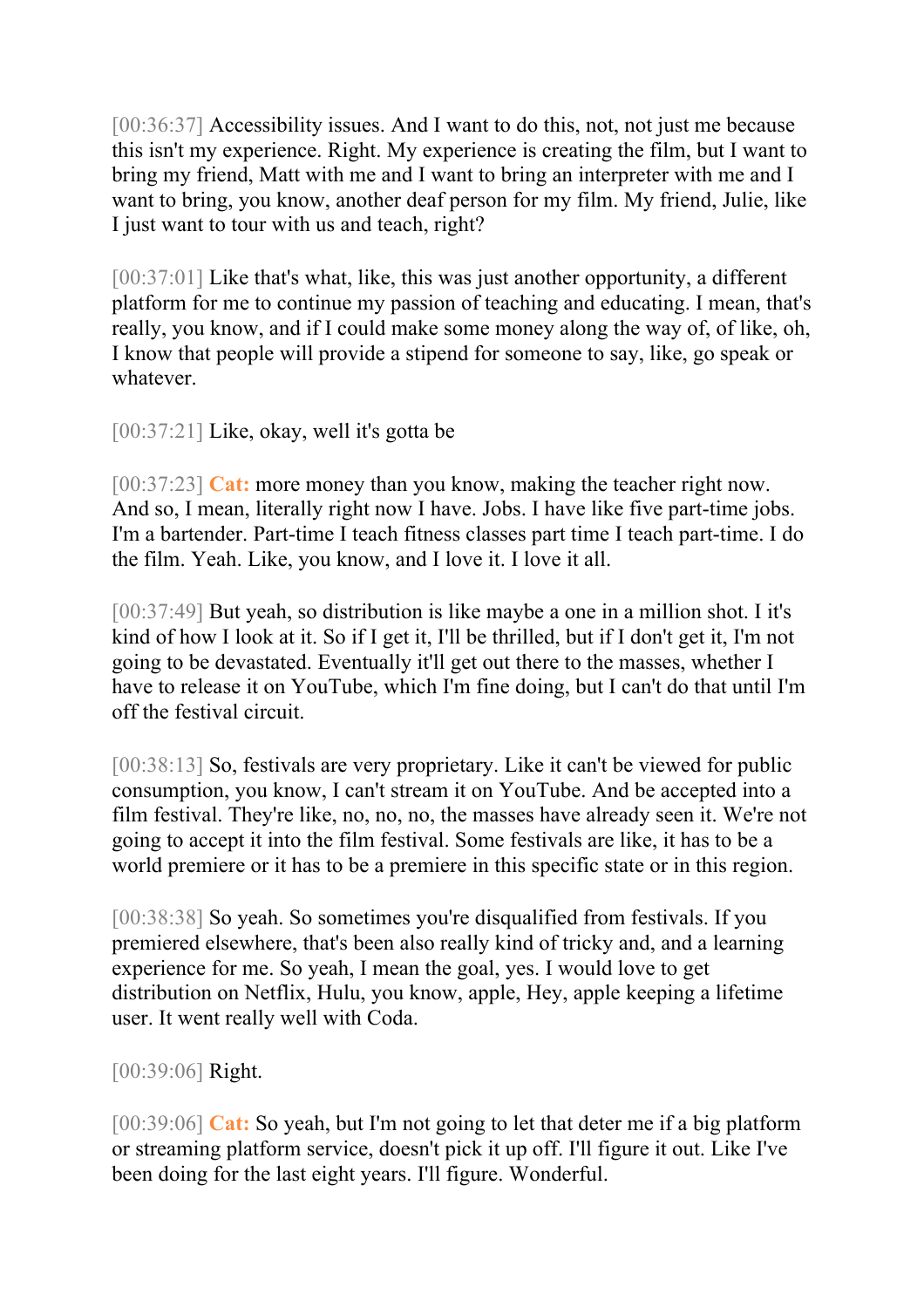[00:39:19] **Allie:** And, and speaking of the festival circuit ha how has the initial kind of response to the film?

[00:39:28] Yeah, so it's screened at two festivals so far, it premiered in Santa Fe, New Mexico. And it was really interesting contrasting that experience with the second festival, which was Athens, Ohio just a few weeks ago. Santa Fe it's screened one time the audience was predominantly deaf and hard of hearing and it was received really well.

[00:39:53] It was like, thank you for telling our story. It, it was an interesting experience at that festival in the respect that there were some deaf attendees who asked the festival, if any of the films were captioned so that they could go and watch other films. And they were told no. We didn't have interpreters at some of the other events.

[00:40:15] So I chose not to go to the red carpet. I chose not to go to the filmmaker luncheon because it wasn't fully accessible the building, the building that they screened it in, actually wasn't wheelchair accessible. So, I had a conversation with the festival producer about the whole kind of experience, and I'm going to be really honest.

[00:40:38] So Stephanie, if you are listening to this, you know, I thought that during that initial conversation, like, she's like, oh, we're going to make some changes. This has been a learning experience. And I'm just, this woman is telling me what she thinks. I want to hear to get me out of her office. And five days after the festival close, maybe less than that, she sent me an email and she was like, Hey, just wanted to let you know, we're gonna make some changes, you know, to the, the 20, 23 festivals.

[00:41:05] And I, I looked at the email and there was a link and I didn't click on it. Five hours later. I finally got the chance I clicked on it and I read this press release that they sent out. And I just started balling because the press release talks about the fact that my film brought awareness to the producer at the festival and that they were going to that they were going to request that all filmmakers provide a caption file for their films, so that if there were deaf attendees at next year's festival, that they would have films accessible for them to watch. And I was just like blown away. I was like, okay, like, I didn't even think about this kind of impact that my film could have.

[00:41:51] But it made one. And that was incredible. Athens Ohio festival was also incredible it's screen twice. And it was all a hearing audience, no deaf people. And so the hearing audience was like, wow, we've learned so much,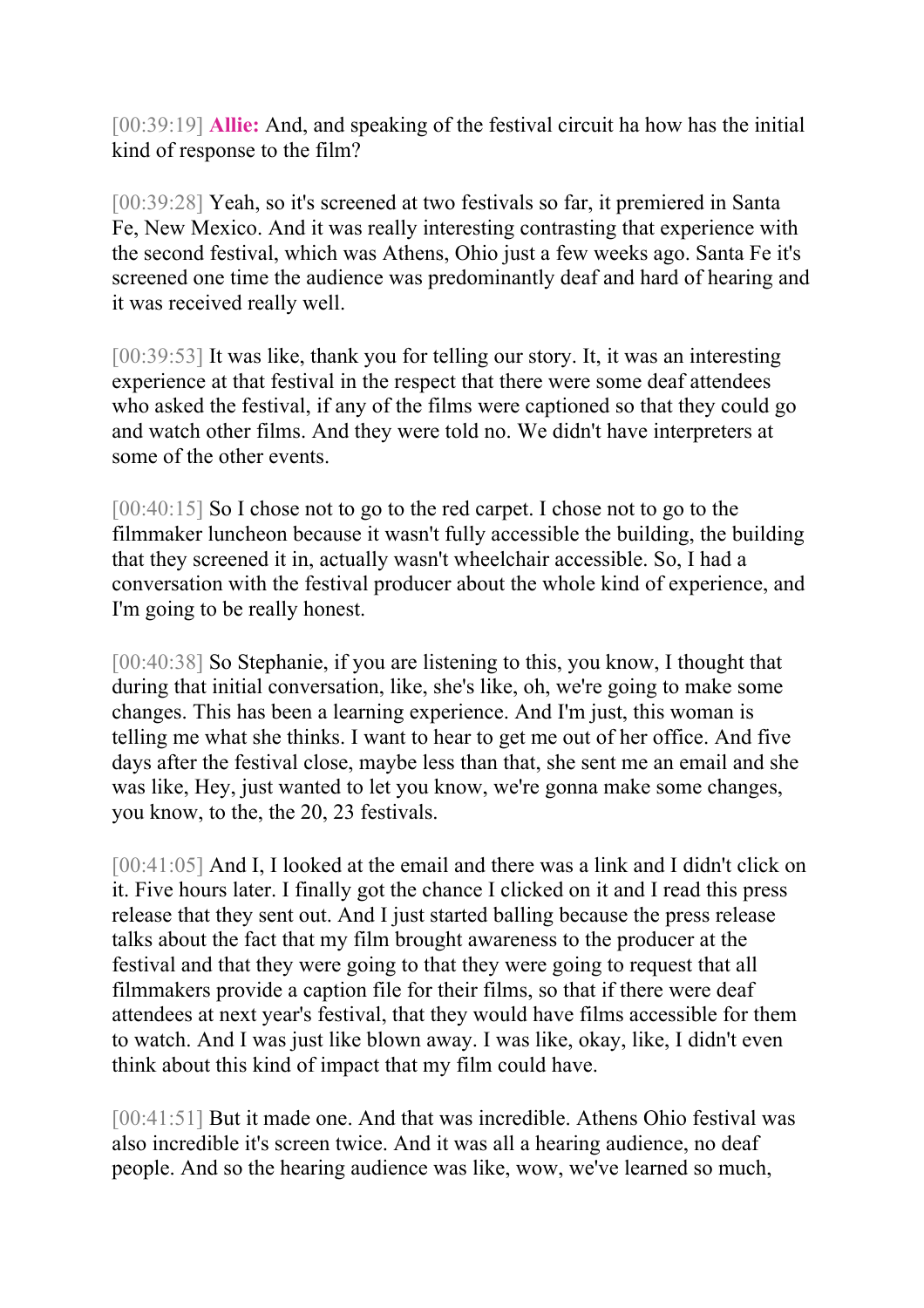never thought, never thought of this before. This was amazing. And I was like, oh my God.

[00:42:13] So it's interesting to see how the two different audiences react to it. Yeah. And I'll be, it's going to be in the heart and the Harlem film festival coming up in, or it will have screened at the Harlem film festival in may, the first weekend of may. And I have Dallas international film festival coming up in October and.

[00:42:38] I'm waiting to hear back from like 42 more

[00:42:41] **Allie:** so amazing. Now, like I've literally I and my arms are just covered in this entire conversation. Cause it's just so amazing, like so inspiring and like, I don't even have words

[00:42:58] **Cat:** to describe it. Thanks. So I'm also really excited about having my film screened on Capitol hill. In Washington, DC, Senator Cory Booker is going to host a screening and then moderate a Q and a afterwards at the end.

[00:43:17] And I like, I couldn't have dreamt of this happening, but I, but it's happening. We're, you know, we're working on the date and, you know, I'll definitely be announcing that just not only on social media, but through my email list that people can sign up for on my website on sign the show.com, but I'm really hoping.

[00:43:45] That brings even more awareness and that there's more attendees because there's Gallaudet university in Washington, DC, which is a deaf university. And I would just be like thrilled if students and faculty and administration from that college came to the screening on Capitol hill and so thankful and grateful to Senator Booker for, for doing that.

[00:44:09] And it'll be, yeah, it'll be in September for deaf awareness month. Oh my gosh.

[00:44:14] **Allie:** That's huge. That's huge. That's so amazing. I cannot wait to, like I said, just follow along with the journey of a sinus because it's, I do, I can definitely see how you, I don't know, like words belong to this, I guess is maybe the way to say that.

[00:44:34] Like it's such an amazing cause and something again that like a lot of people don't. Consider. So it's wonderful to have someone who is getting it out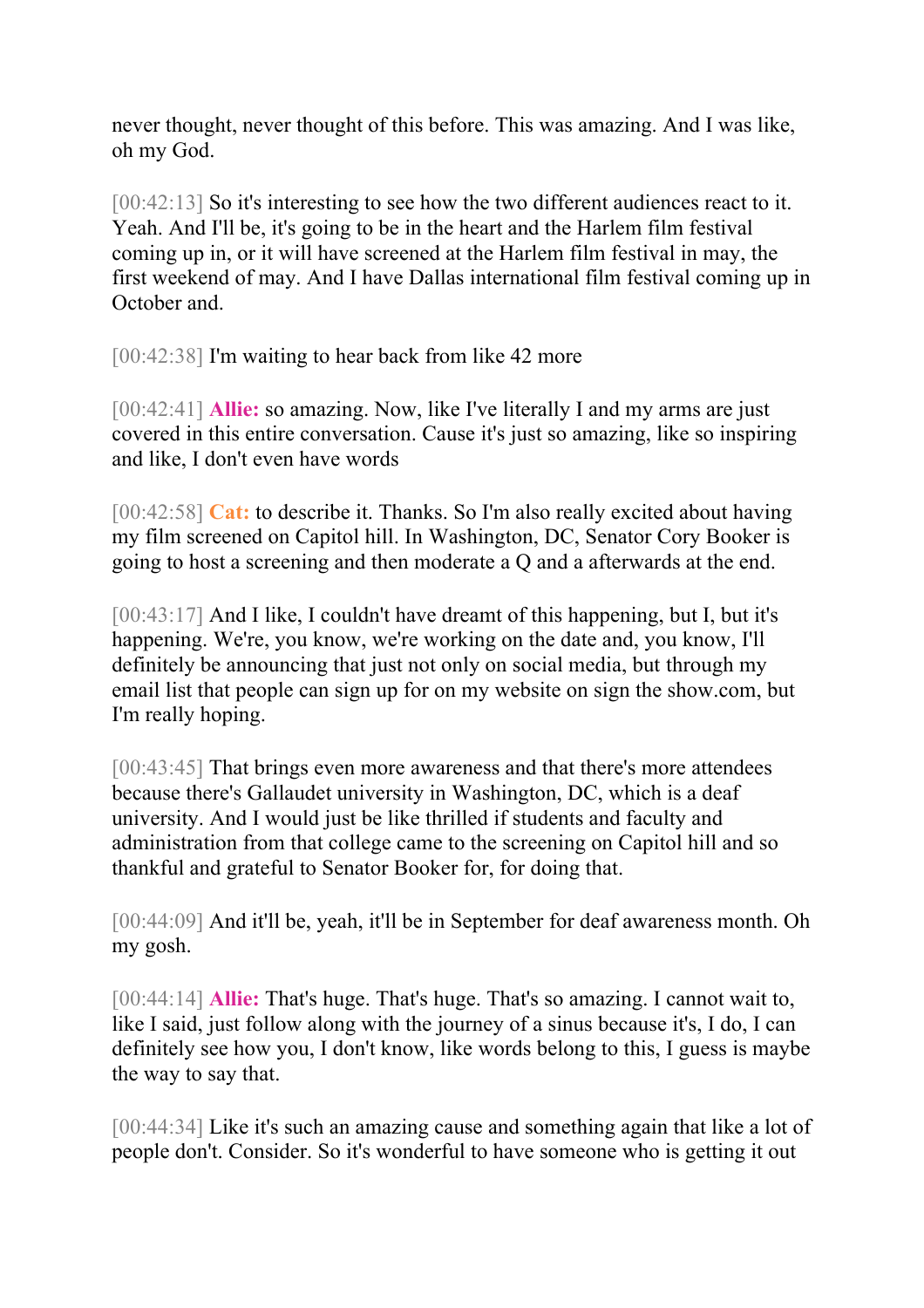there and sharing with an audience, no matter how big or small, like it's, it's absolutely.

[00:44:55] You're talking about this forever. Like it's, it's just amazing. And you mentioned your social media and your website. And if so, if people want to come follow along and keep up with like you, the festivals where you're showing and just updates for the show, Where can they do that?

**Cat:** So they can go to sign the show.com.

[00:45:15] It has links to all the social media, Instagram. Facebook Twitter. I'm not on pick, talk. I, I am, but I'm not really on tech. I have a page, but I don't.

[00:45:27] But definitely my website find the show.com links to all the social media handles there. And there is a place that you can sign up to get a monthly update if that barely once a month. But I try to send out the updates for all the festivals coming up and the dates were where people can see it. I'm in a movie theater, you know, not, not yet theatrically released for worldwide consumption, but at film festivals.

[00:45:56] So, yeah,

[00:45:57] **Allie:** and I'll be sure to include sign show.com and any other links in the episode description. And. I will also say that you can, there's a trailer on cynosure.com as well. And it is if you're not already pumped about this movie, about this documentary, go and watch that trailer. Because like I said, it literally gave me his thoughts and I was like, oh my God, this is going to be absolutely amazing.

[00:46:23] So definitely go to find the show.com and check it out. Cat's,

[00:46:28] **Allie:** documentary, and follow social media, all of that. And I can't thank you enough for being on today, this conversation. And I am again, just so excited to follow along on your journey.

[00:46:47] Listeners, thank you so much for tuning in today. If you have questions or comments for any of my guests, including Cat, you can text or call us and leaving voicemail at our hotline. She's 5, 2, 4, 1 9, 6 zeros or four. And we will weird answers to those questions, obviously your episode of the podcast.